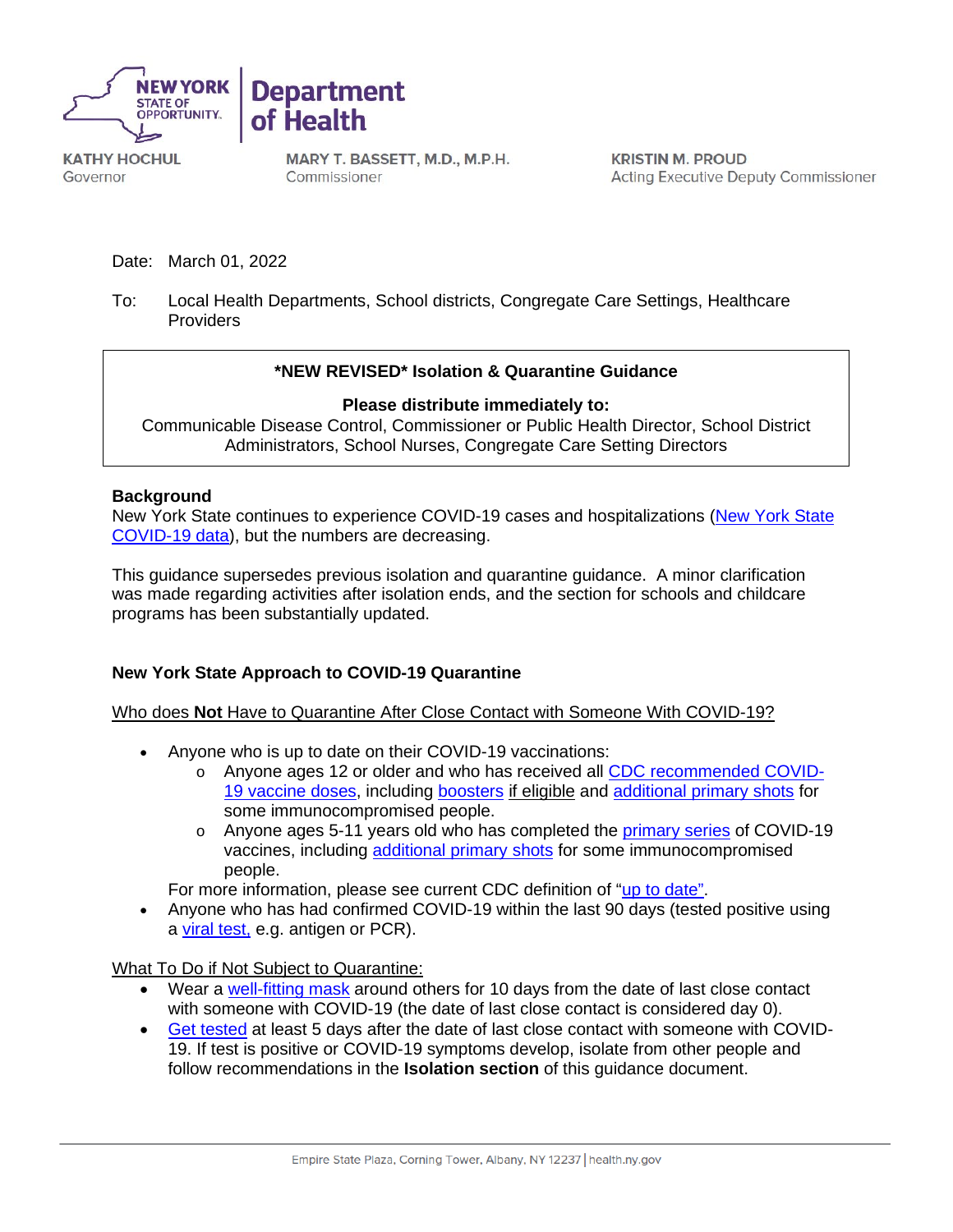- Anyone who had COVID-19 within the last 90 days and has since recovered and remained symptom free, does not need to get tested after close contact with someone with COVID-19.
- If an exposed person who does not have to quarantine cannot separate from one or more individuals with COVID-19 who are in isolation (e.g., because the exposed person lives in the same household with a sick individual who needs care), then the exposed person will have ongoing exposure until the infected person is no longer contagious. See detailed testing and mask recommendations in the "Ongoing COVID-19 Exposure FAQs" section of [CDC's quarantine and isolation page.](https://www.cdc.gov/coronavirus/2019-ncov/your-health/quarantine-isolation.html)
- If an exposed person who does not have to quarantine travels during the 10 days after last close contact, the person should wear a [well-fitting mask](https://www.cdc.gov/coronavirus/2019-ncov/your-health/effective-masks.html) when around others for the entire duration of travel during the 10 days. Anyone unable to wear a mask should not travel during the 10 days. Travelers should get tested at least 5 days after the date of the last close contact, receive a negative test result before travel or further travel, and be symptom free.

# Who **Must** Quarantine After Close Contact With Someone With COVID-19?

- Anyone who is **not** [up to date](https://www.cdc.gov/coronavirus/2019-ncov/vaccines/stay-up-to-date.html) on their COVID-19 vaccinations.
	- o Anyone who is not vaccinated or has not completed a [primary vaccine series.](https://www.cdc.gov/vaccines/covid-19/clinical-considerations/covid-19-vaccines-us.html?CDC_AA_refVal=https%3A%2F%2Fwww.cdc.gov%2Fvaccines%2Fcovid-19%2Finfo-by-product%2Fclinical-considerations.html) See exceptions for school and childcare below.
	- $\circ$  Anyone ages 12 or older who has completed the [primary series](https://www.cdc.gov/vaccines/covid-19/clinical-considerations/covid-19-vaccines-us.html?CDC_AA_refVal=https%3A%2F%2Fwww.cdc.gov%2Fvaccines%2Fcovid-19%2Finfo-by-product%2Fclinical-considerations.html) of recommended vaccine, and is eligible for a [CDC recommended](https://www.cdc.gov/coronavirus/2019-ncov/vaccines/booster-shot.html) booster shot, but has not received it.
		- See exceptions for school and childcare below.

# How to Quarantine

- Stay home and away from other people for at least 5 days (day 0 through day 5) after the date of the last contact with a person who has COVID-19. The date of contact (exposure) is considered day 0.
- Wear a [well-fitting mask](https://www.cdc.gov/coronavirus/2019-ncov/your-health/effective-masks.html) when around others at home, if possible.
- For 10 days after the date of the last close contact with someone with COVID-19, watch for fever (100.4◦F or greater), cough, shortness of breath, or other [COVID-19 symptoms.](https://www.cdc.gov/coronavirus/2019-ncov/symptoms-testing/symptoms.html)
- If symptoms develop, [get tested](https://www.cdc.gov/coronavirus/2019-ncov/testing/diagnostic-testing.html) immediately and isolate until test results arrive. If test result is positive, follow recommendations in the **Isolation section** of this guidance document.
- If symptoms do not develop, get [tested](https://www.cdc.gov/coronavirus/2019-ncov/testing/diagnostic-testing.html) at least 5 days after the date of last close contact with someone with COVID-19.
	- o If test results are negative, quarantine can end, but continue to wear a well-fitting [mask](https://www.cdc.gov/coronavirus/2019-ncov/your-health/effective-masks.html) when around others at home and in public until 10 days after the date of the last close contact with someone with COVID-19.
	- $\circ$  If test results are positive, isolate for at least 5 days from the date of the positive test (date of test, not date results received).
	- $\circ$  Quarantined individuals should make every effort to get tested at least 5 days after exposure, even if asymptomatic. If it is not possible to get a test 5 days after the last close contact with someone with COVID-19, quarantine can end after day 5 **if there have been NO [COVID-19 symptoms](https://www.cdc.gov/coronavirus/2019-ncov/symptoms-testing/symptoms.html)** throughout the 5-day period. Continue to wear a [well-fitting mask](https://www.cdc.gov/coronavirus/2019-ncov/your-health/effective-masks.html) when around others at home and in public until 10 days after the date of the last close contact with someone with COVID-19.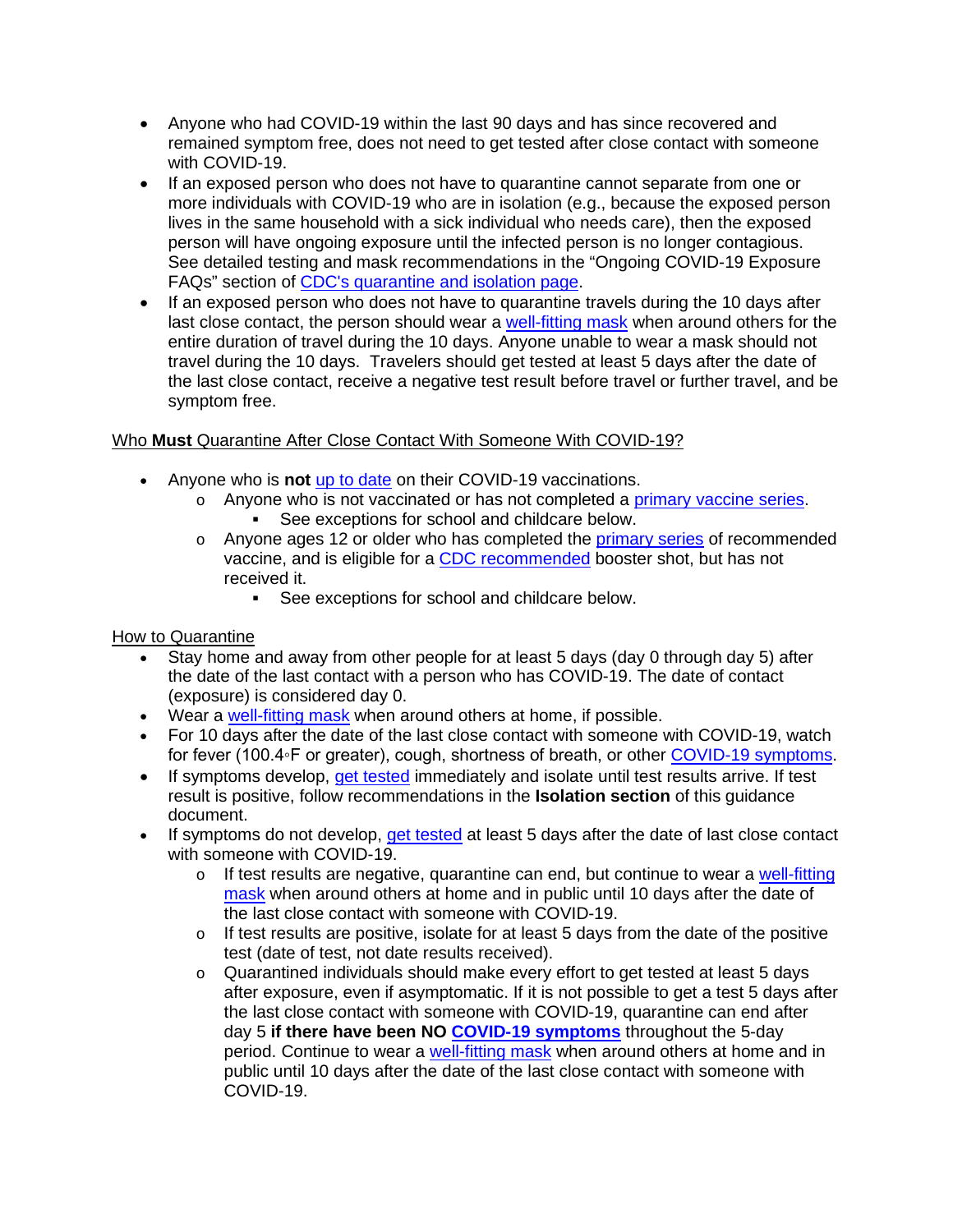- o Avoid people who are [immunocompromised or at high risk for severe disease,](https://www.cdc.gov/coronavirus/2019-ncov/need-extra-precautions/people-with-medical-conditions.html) and nursing homes and other high-risk settings, until after at least 10 days.
- If possible, stay away from people in the home, especially people who are at higher [risk](https://www.cdc.gov/coronavirus/2019-ncov/need-extra-precautions/index.html) for getting very sick from COVID-19, as well as others outside the home throughout the full 10 days after the date of the last close contact with someone with COVID-19.
- If a quarantined person cannot separate from one or more individuals with COVID-19 who are in isolation (e.g., because the quarantined person lives in the same household with a sick individual who needs care), then the quarantined person will have ongoing exposure until the infected person is no longer contagious. In this situation, quarantine for the uninfected person continues throughout the isolation period of the individual(s) with COVID-19 and 5 days beyond the last day the infected individual(s) are on isolation. See detailed recommendations in the "Ongoing COVID-19 Exposure FAQs" section of [CDC's quarantine and isolation page.](https://www.cdc.gov/coronavirus/2019-ncov/your-health/quarantine-isolation.html)
- All children under the age of 2 years, who are not recommended to wear masks, as well as others who cannot wear a well-fitting mask for any reason should continue to quarantine for 10 days. See school guidance and school FAQs for additional information for schools. During this time, avoid people who are [immunocompromised or at high risk](https://www.cdc.gov/coronavirus/2019-ncov/need-extra-precautions/people-with-medical-conditions.html)  [for severe disease,](https://www.cdc.gov/coronavirus/2019-ncov/need-extra-precautions/people-with-medical-conditions.html) or living in nursing homes and other high-risk settings.
- Do not travel during the 5-day quarantine period. Before resuming travel, get tested at least 5 days after the date of the last close contact with someone with COVID-19, receive a negative test result, and be symptom free for all 5 days of quarantine. If it is not possible to get a test, delay travel until 10 days after the date of the last close contact with a person with COVID-19. It is best to avoid travel for 10 days after last date of close contact. If travel must occur before the 10 days are completed, continue to wear a [well-fitting mask](https://www.cdc.gov/coronavirus/2019-ncov/your-health/effective-masks.html) when around others for the entire duration of travel during the 10 days. Anyone unable to wear a mask should not travel during the 10 days.
- Do not go to places where activities prevent mask-wearing, such as restaurants, and avoid eating around others at home and at work until after 10 days after the date of the last close contact with someone with COVID-19.

# After Quarantine

- Watch for symptoms until 10 days after the date of the last close contact with someone with COVID-19.
- If symptoms develop, isolate immediately and [get tested.](https://www.cdc.gov/coronavirus/2019-ncov/testing/diagnostic-testing.html)

# **Quarantine Exception for Schools and Child Care Programs (K-12)**

- Exposed or potentially exposed (e.g. in a classroom with an infected individual for at least 15 minutes) students, teachers, and staff who must quarantine because they are not up to date with their COVID-19 vaccines (i.e., are unvaccinated, partially vaccinated, or are eligible for a booster but have not received one) can attend or work at school, school-based extracurricular activities, and eligible childcare programs for school-age children (see definition below) during the quarantine period if they undergo recommended testing. However, these individuals must continue to quarantine as otherwise required outside of school.
- Eligible childcare programs for school age children (typically programs such as early drop-off, late-stay, and after-care) include school-administered child care programs and programs licensed or permitted by OCFS to care for school age children. Programs licensed or permitted by OCFS might have additional requirements.
- The above exceptions to quarantine for school and childcare attendance also apply to pre-K classes when located in schools with older grades, but not to other early childhood care/early childhood education settings.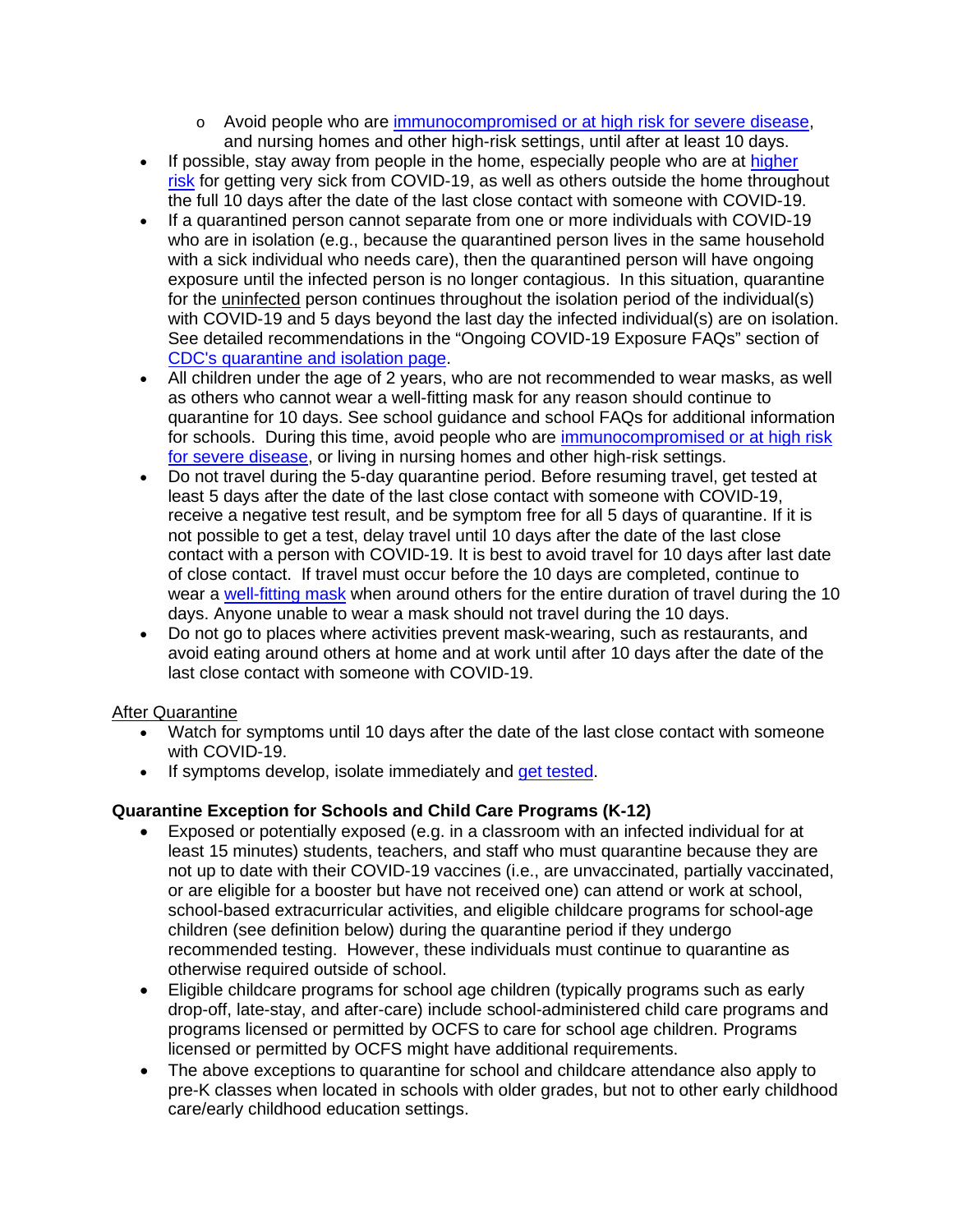## **New York State Approach to COVID-19 Isolation**

Isolation is used to separate people with confirmed or suspected COVID-19 from those without COVID-19.

## Who Has to Isolate?

People who are confirmed to have COVID-19 or are showing symptoms of COVID-19 need to isolate regardless of their vaccination status. This includes:

- People who have a [positive viral test](https://www.cdc.gov/coronavirus/2019-ncov/testing/diagnostic-testing.html) (e.g. antigen or PCR) for COVID-19, regardless of whether or not they have [symptoms.](https://www.cdc.gov/coronavirus/2019-ncov/symptoms-testing/symptoms.html)
- People with [symptoms](https://www.cdc.gov/coronavirus/2019-ncov/symptoms-testing/symptoms.html) of COVID-19, including people who are awaiting test results or have not been tested. People with symptoms should isolate even if they do not know if they have been in close contact with someone with COVID-19.

### How to Isolate

- Stay home, in a separate room from other household members if possible, for at least 5 full days (day 0 is the first day of symptoms or the date of the day of the positive test for asymptomatic persons).
- Use a separate bathroom if available.
- Wear a [well-fitting mask](https://www.cdc.gov/coronavirus/2019-ncov/your-health/effective-masks.html) when it is not possible to be separate from others in the home.
- Monitor your [symptoms.](https://www.cdc.gov/coronavirus/2019-ncov/symptoms-testing/symptoms.html) If you have an [emergency warning sign](https://www.cdc.gov/coronavirus/2019-ncov/symptoms-testing/symptoms.html#emergency-medical-attention) (including trouble breathing), seek emergency medical care immediately.
- Take steps to *improve ventilation at home*, if possible.
- Avoid contact with other members of the household and pets.
- Don't share personal household items, like cups, towels, and utensils.

## Ending Isolation

## *For people who had symptoms but were not hospitalized for COVID-19*

- Isolation ends after 5 full days if the individual is fever-free for 24 hours without the use of fever-reducing medication and other symptoms have improved (Loss of taste and smell may persist for weeks or months after recovery and need not delay the end of isolation).
- Continue to wear a [well-fitting mask](https://www.cdc.gov/coronavirus/2019-ncov/your-health/effective-masks.html) around others at home and in public for 5 additional days (day 6 through day 10) after the end of the 5-day isolation period.
- All children under the age of 2 years, who are not recommended to wear masks, as well as others who cannot wear a well-fitting mask for any reason, must isolate for a full 10 days. See school guidance and school FAQs for additional information for schools. Avoid people who are [immunocompromised or at high risk for severe disease,](https://www.cdc.gov/coronavirus/2019-ncov/need-extra-precautions/people-with-medical-conditions.html) and nursing homes and other high-risk settings, until after at least 10 days.
- If fever continues or other symptoms have not improved after 5 days of isolation, continue to isolate until there is no fever for 24 hours without the use of fever-reducing medication and other symptoms have improved. Continue to wear a [well-fitting mask](https://www.cdc.gov/coronavirus/2019-ncov/your-health/effective-masks.html) when around others in the home. Consider contacting a healthcare provider.
- Do not travel during the 10 days after the first day of symptoms.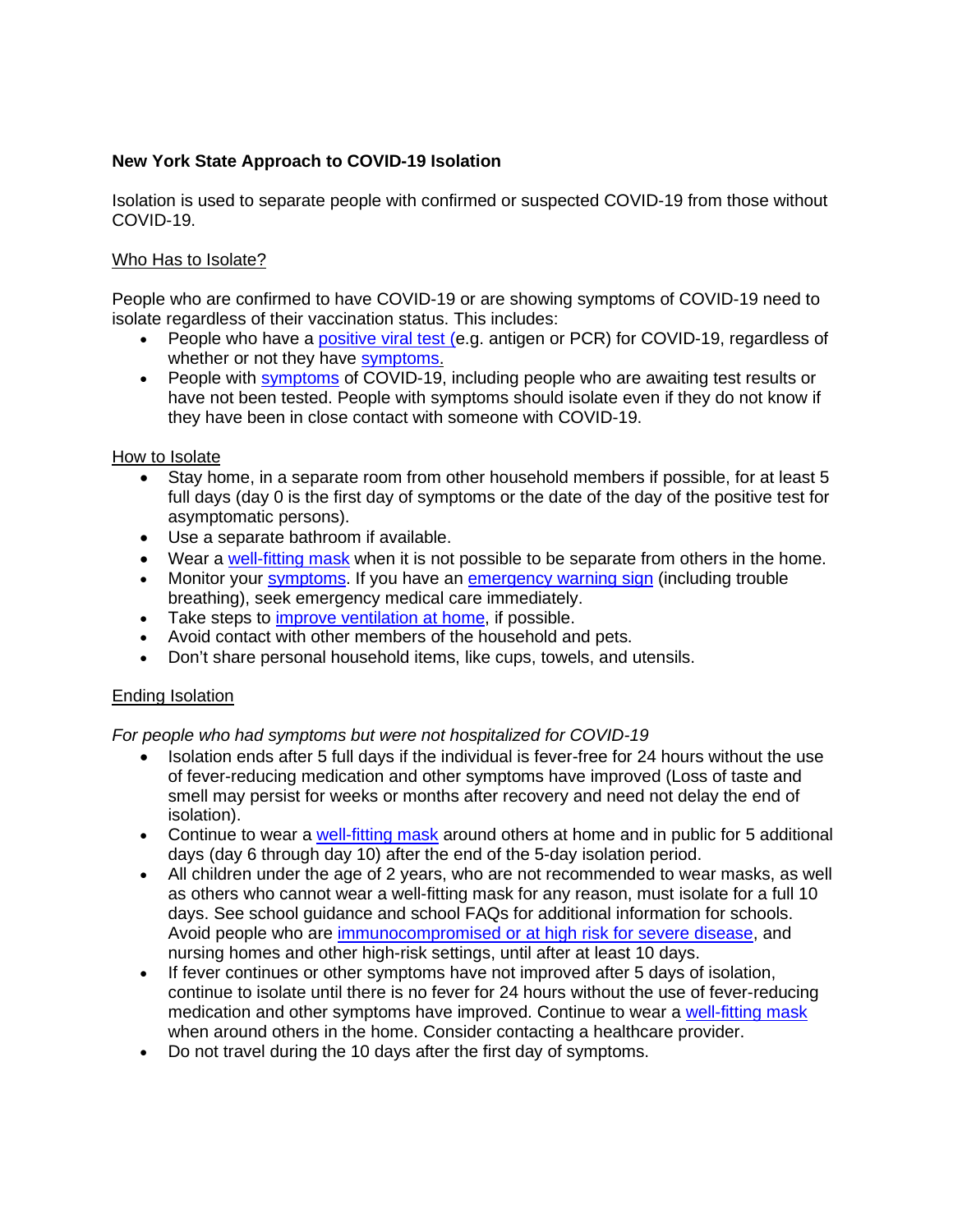• Do not go to places where wear a mask cannot be worn, such as restaurants, and avoid eating around others at home and at work during the 10 days after the first day of symptoms.

Testing to end isolation is not required. If an individual has access to a test and wants to test, the best approach is to use an antigen test<sup>1</sup> towards the end of the 5-day isolation period if fever-free for 24 hours without the use of fever-reducing medication and other symptoms have improved (loss of taste and smell may persist for weeks or months after recovery and need not delay the end of isolation). If test result is positive, continue to isolate until day 10. If test result is negative, isolation can end, but continue to wear a [well-fitting mask](https://www.cdc.gov/coronavirus/2019-ncov/your-health/effective-masks.html) around others at home and in public until day 10. Follow additional recommendations for masking and restricting travel as described above.

### *For people who did not have symptoms*

- Isolate for at least 5 days. Day 0 is the day of the positive test and day 1 is the first full day after the specimen was collected for your positive test.
- Isolation ends after 5 full days if no symptoms develop.
- Continue to wear a [well-fitting mask](https://www.cdc.gov/coronavirus/2019-ncov/your-health/effective-masks.html) around others at home and in public until day 10 (day 6 through day 10).
- All children under the age of 2 years, who are not recommended to wear masks, as well as others who cannot wear a well-fitting mask for any reason, must isolate for a full 10 days. See school guidance and school FAQs for additional information for schools. Avoid people who are [immunocompromised or at high risk for severe disease,](https://www.cdc.gov/coronavirus/2019-ncov/need-extra-precautions/people-with-medical-conditions.html) and nursing homes and other high-risk settings, until after at least 10 days.
- If [symptoms](https://www.cdc.gov/coronavirus/2019-ncov/symptoms-testing/symptoms.html) develop after testing positive, the **5-day isolation period should start over.** Day 0 is the first day of symptoms. **Follow the recommendations above for ending isolation for people who had COVID-19 and had symptoms.**
- Do not travel during the 10 days after the positive test.
- Do not go to places where activities prevent mask-wear, such as restaurants, and avoid eating around others at home and at work during the 10 days after the positive test.

Testing to end isolation is not required. If an individual has access to a test and wants to test, the best approach is to use an [antigen test](https://www.cdc.gov/coronavirus/2019-ncov/hcp/testing-overview.html) towards the end of the 5-day isolation period. If test result is positive, continue to isolate until day 10. If test result is negative, isolation can end, but continue to wear a [well-fitting mask](https://www.cdc.gov/coronavirus/2019-ncov/your-health/effective-masks.html) around others at home and in public until day 10. Follow additional recommendations for masking and restricting travel as described above.

# *For people who are hospitalized for COVID-19 or are immunocompromised*

People who are hospitalized for COVID-19 and people with [compromised immune](https://www.cdc.gov/coronavirus/2019-ncov/need-extra-precautions/people-with-medical-conditions.html) [systems](https://www.cdc.gov/coronavirus/2019-ncov/need-extra-precautions/people-with-medical-conditions.html) might need to isolate longer. They may also require testing with a [viral test](https://www.cdc.gov/coronavirus/2019-ncov/testing/diagnostic-testing.html) (e.g. antigen or PCR) to determine when they can be around others. CDC recommends an isolation period of at least 10 and up to 20 days for people who were severely ill with COVID-19 and for [people with weakened immune systems.](https://www.cdc.gov/coronavirus/2019-ncov/need-extra-precautions/people-with-medical-conditions.html) Consult with a healthcare provider about ending isolation.

People who are immunocompromised should talk to their healthcare provider about the potential for reduced immune responses to COVID-19 vaccines and the need to continue to follow [current](https://www.cdc.gov/coronavirus/2019-ncov/prevent-getting-sick/prevention.html)  [prevention measures](https://www.cdc.gov/coronavirus/2019-ncov/prevent-getting-sick/prevention.html) (including wearing a [well-fitting mask,](https://www.cdc.gov/coronavirus/2019-ncov/your-health/effective-masks.html) [staying 6 feet apart from](https://www.cdc.gov/coronavirus/2019-ncov/prevent-getting-sick/prevention.html#stay6ft)  [others](https://www.cdc.gov/coronavirus/2019-ncov/prevent-getting-sick/prevention.html#stay6ft) they don't live with, and avoiding crowds and poorly ventilated indoor spaces) to protect themselves against COVID-19 until advised otherwise by their healthcare provider. Close contacts of immunocompromised people – including household members – should also be encouraged to receive all [recommended COVID-19 vaccine doses](https://www.cdc.gov/coronavirus/2019-ncov/vaccines/booster-shot.html) to help protect these people.